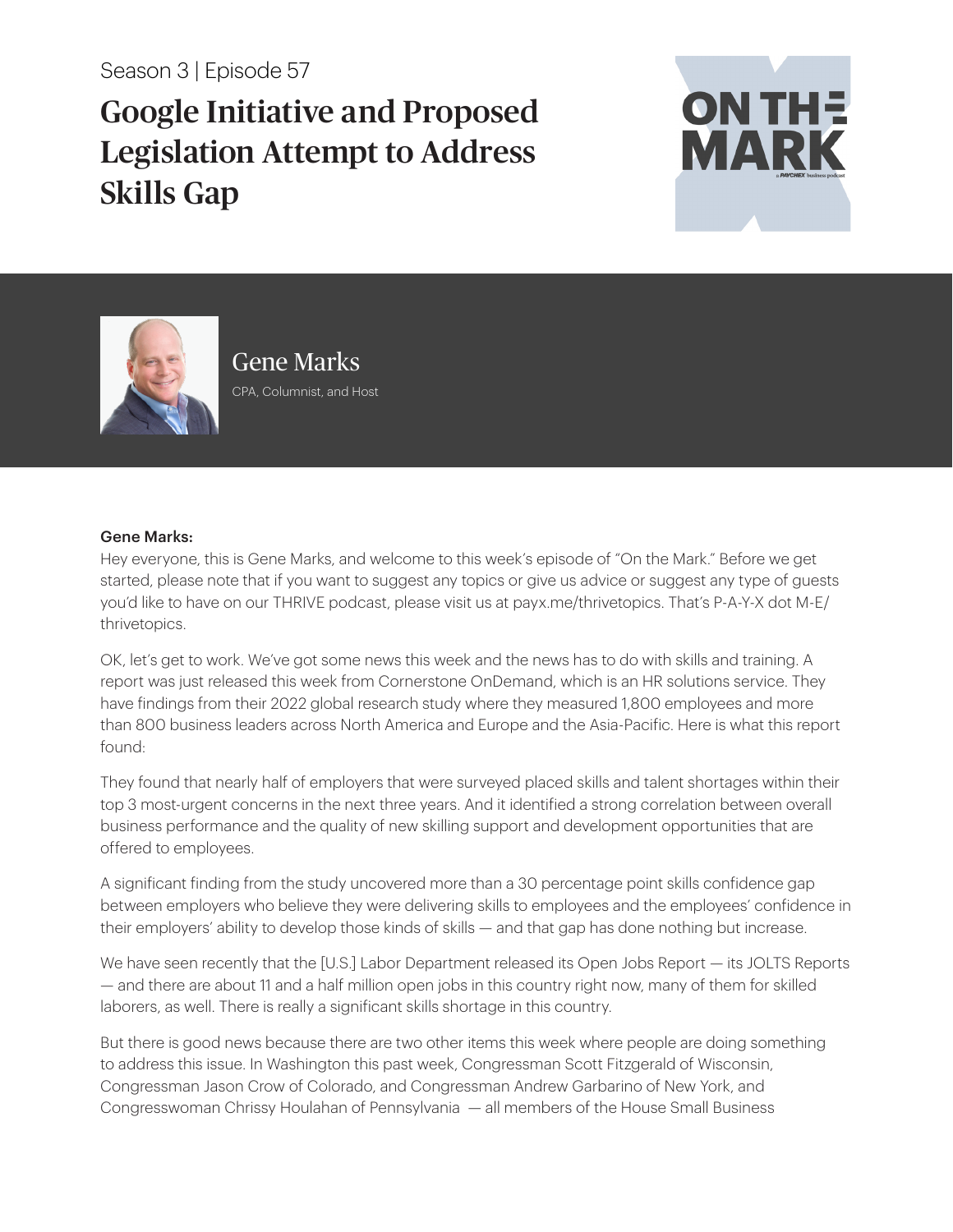Committee — joined together in introducing a bipartisan Small Business Workforce Pipeline Act to help more small businesses offer apprenticeships and on-the-job-learning opportunities to their workers.

By empowering these businesses to invest in their workforce, this act is designed to alleviate labor shortages, which have greatly impacted all of us running small businesses. Now, specifically, the Small Business Workforce Pipeline Act is empowering the Small Business Development Centers to help our nation's small businesses establish and improve their apprenticeship and job-training programs.

Small Business Development Centers, which are part of the SBA — the Small Business Administration they work to provide a suite of counseling and training services to small businesses, and this would be just another added support that they would be offering. So, there's legislation introduced to help the SBDCs do this.

Talk to your local Small Business Development Center — you can find them on the SBA website at sba.gov — and, by the way, search your state for any particular training resources, as well.

So, good bill that comes out of Washington this week. Hopefully, it will get passed soon.

There is another initiative to help skills, and this week that initiative comes from Google. Google is offering \$100,000 worth of tech training — free — to every U.S. business that applies. They will provide U.S. businesses, again, with \$100,000 worth of online courses and data analytics and design and other tech skills for their workers — your workers and mine — free of charge.

The offer marks a big expansion of their Google Career Certificates, which is a program the company launched in 2018 to help people globally boost their resumes by learning new tools at their own pace. Over 70,000 people in the United States and 205,000 globally have earned at least one of these certificates, and 75% have seen the benefits such as a new job or higher pay within six months, according to Google.

What I mean by free is this; The courses, which are designed by Google and sold to online education service Coursera, each typically cost about \$39 per month and they would take three to six months to finish. Google will now cover the cost for up to 500 workers at any U.S. business and values the grants at \$100,000 because people usually take up to six months to finish.

So, search for this, guys. This is Google's \$1000,000 Training Office — it's the Google Career Certificates. Search for it, get your employees to get more skills. It will help them grow and it will certainly help to grow your business.

Before I leave you, one final bit of news this week: Good news for mothers. Tennessee and South Carolina have now joined Louisiana, Michigan, Virginia, New Jersey, and Illinois in extending Medicaid and other health coverages from 60 days to 12 months for post-partem for new mothers.

The federal government is also working with another nine states and the District of Columbia to extend post-partem coverage for 12 months after pregnancy. These states include California, Indiana, Kentucky, Maine, Minnesota, Oregon, New Mexico, Pennsylvania, and West Virginia. As a result of all the effort, as many as 720,000 parents across the United States could be guaranteed Medicaid and other health coverage after pregnancy.